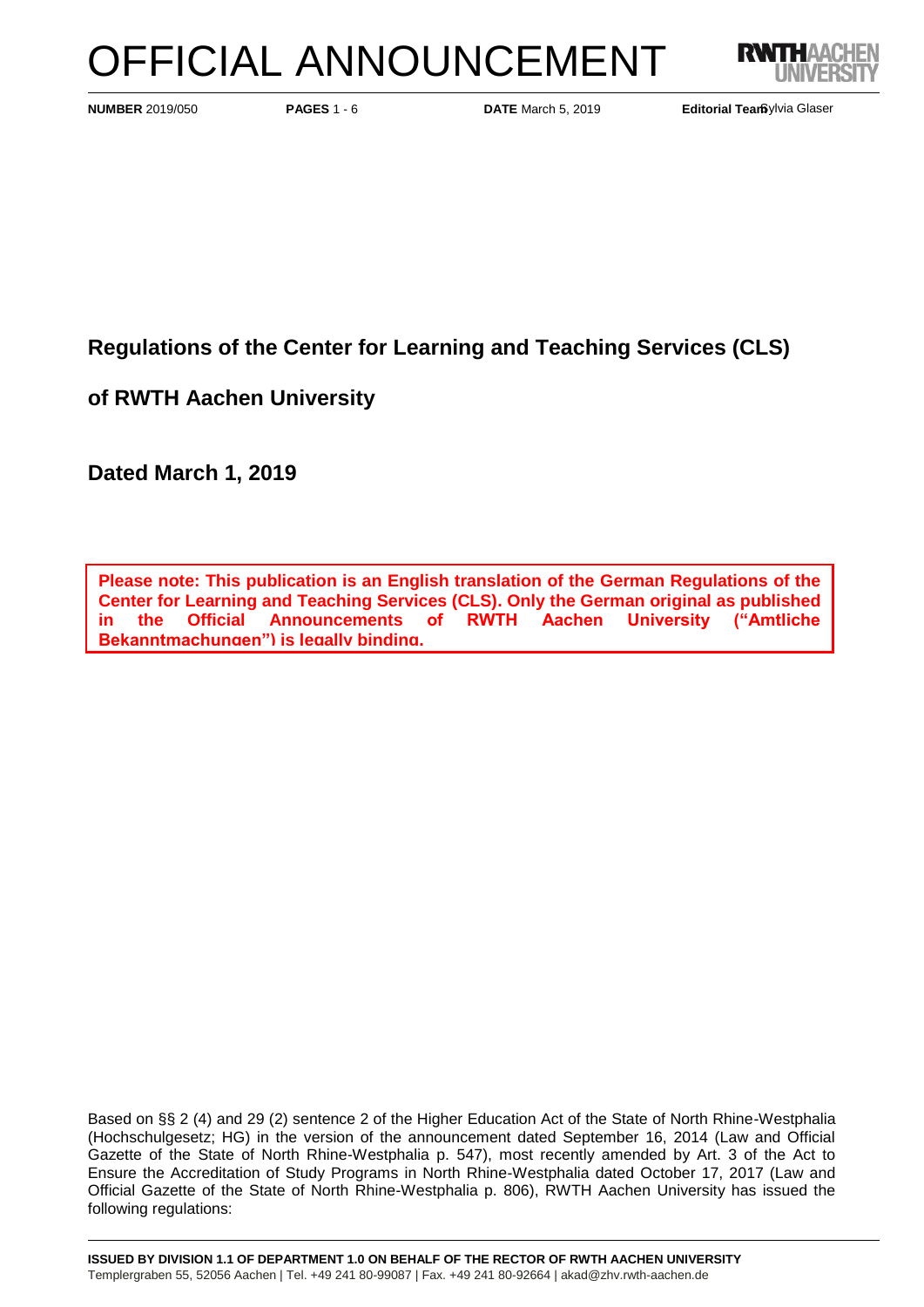# **Contents**

# **Preamble**

- § 1 Legal Form
- § 2 Responsibilities
- § 3 Work Areas
- § 4 Organs
- § 5 Board of Directors
- § 6 Advisory Board
- § 7 Quality Assurance
- § 8 Entry into Force and Publication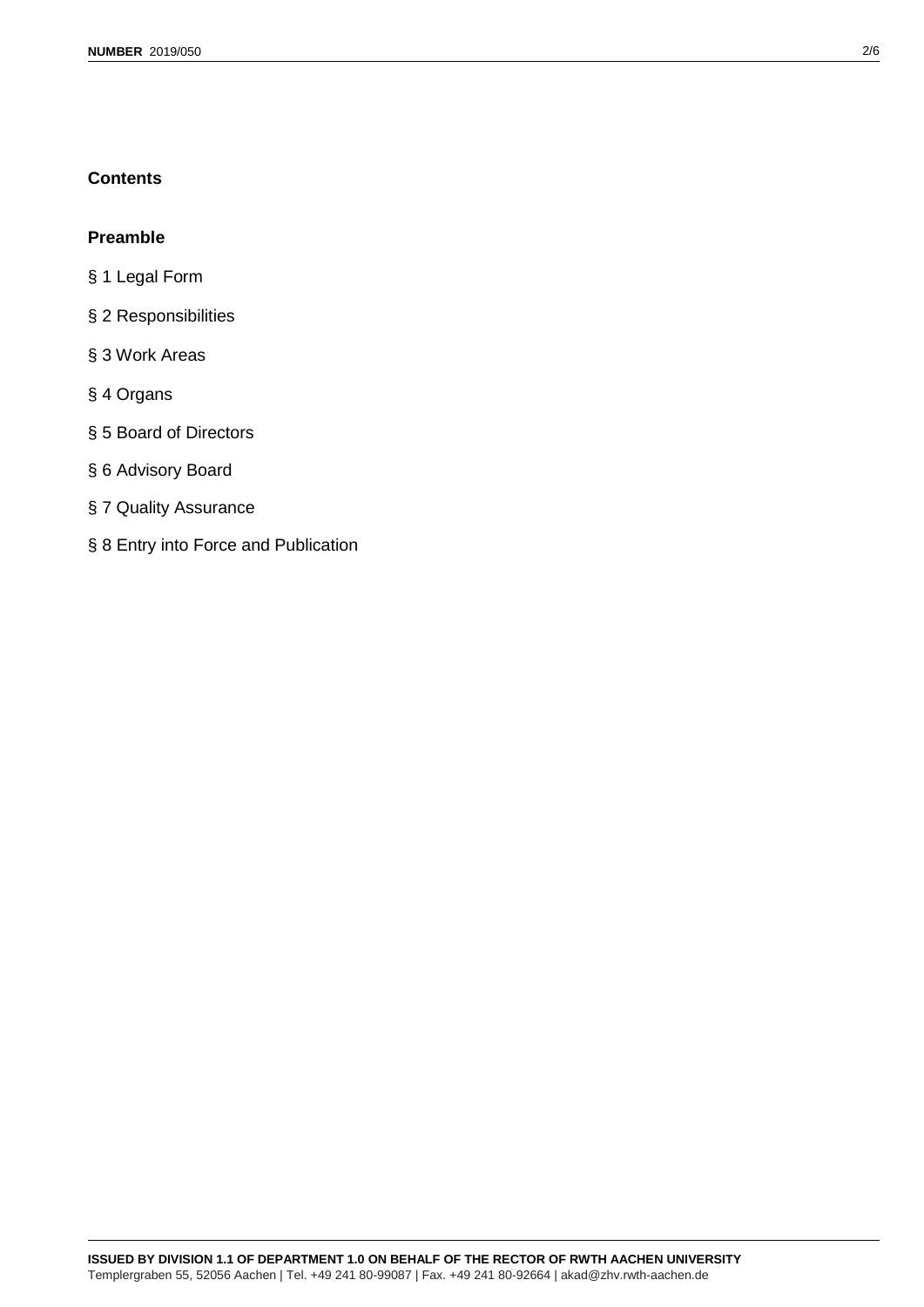#### **Preamble**

Againt the backdrop of RWTH's institutional strategy, the "Excellent Teaching" concept, the digitalization efforts in teaching, and the associated requirements for time and space-independent learning and teaching, increasing needs have arisen especially in the areas of digital teaching/learning/examination forms for learners as well as teachers and the further training of teaching staff. The Center for Learning and Teaching Services (CLS) thus has an important role in the University's overall strategy as a central institution and service provider in the area of continuing education for all RWTH teaching staff as well as the blended learning expansion at RWTH. It provides a wide range of support to faculties in these subject areas. The CLS assumes central tasks in the implementation of staff training and digitalization in teaching at RWTH, offers the faculties a comprehensive service portfolio, and thus supports the University by providing demand- and need-oriented services. The aim is to shape the quality of teaching at RWTH in a future-oriented way through innovative services.

> **§ 1 Legal Form**

The Center for Learning and Teaching Services (CLS) of RWTH Aachen University is a central academic institution within the meaning of § 29 (1) sentence 2 HG.

#### **§ 2 Responsibilities**

- (1) The CLS promotes the sustainable, subject-specific, and cross-disciplinary qualification of teaching staff at RWTH in line with requirements. It also offers advisory and technical support for the use of blended learning in teaching.
- (2) In particular, it has the following tasks:
	- Systematic and continuous consulting, further training and qualification as well as networking of all teachers of RWTH in questions of teaching;
	- Providing advice and support for lecturers on preparing teaching/learning and examination content for different media with the aim of expanding blended learning and integrating new media into teaching at RWTH;
	- Further developing the teaching and learning platform and the evaluation of learning behavior based on the use of the formats provided;
	- Developing and providing concepts for future teaching/learning and assessment processes and continuing education offerings;
	- Demand-oriented and subject-specific operationalization of the findings of teaching and learning research and corresponding integration into the offerings of the CLS;
	- Coordination of the Aachen Mentoring Model.

## **§ 3 Work Areas**

(1) The CLS as a central service facility is divided into the work areas Excellent Academic Teaching (ExAcT), Media for Teaching (MfL), Learning Platform Management (LPM) and the coordination of mentoring.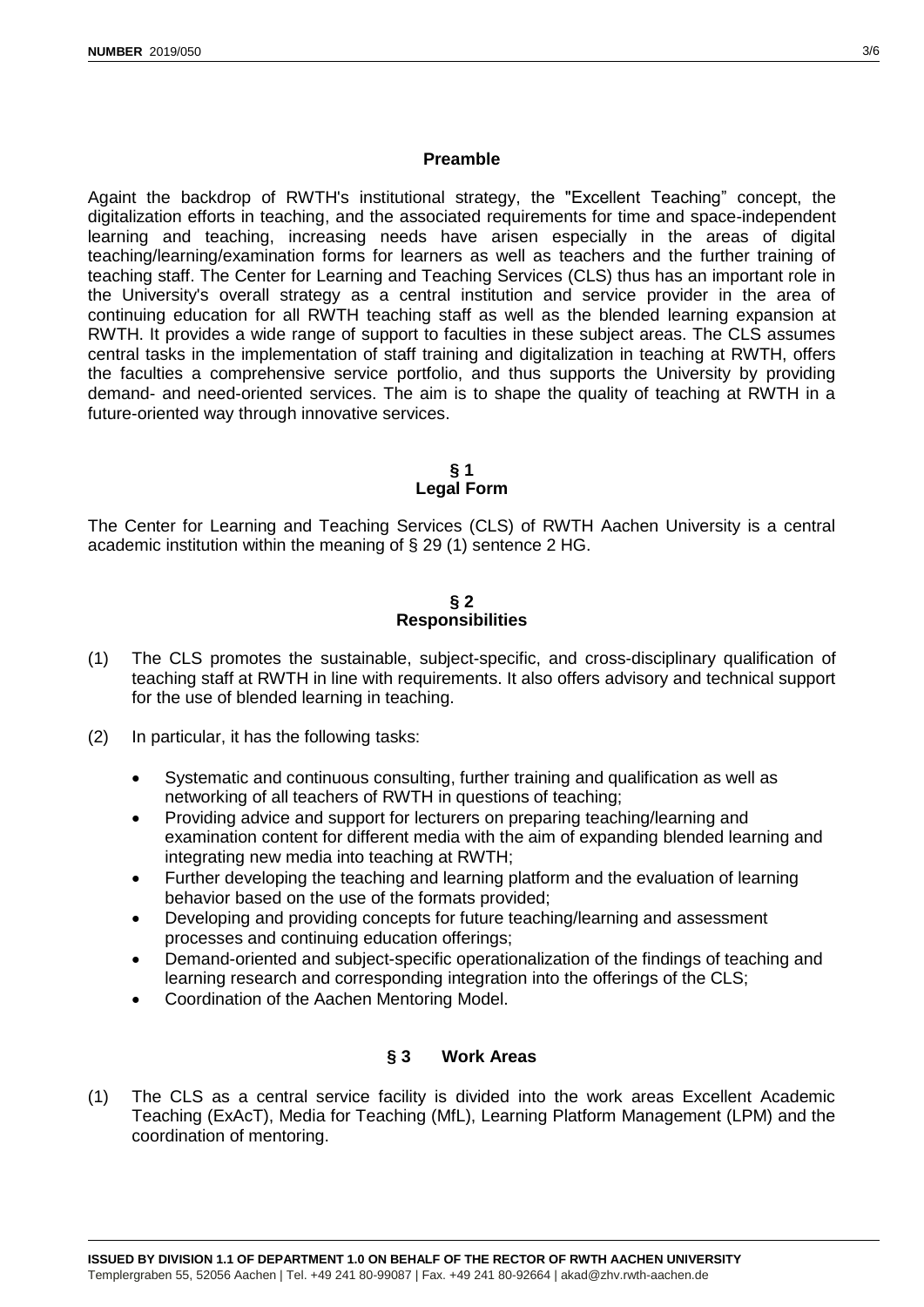- (2) ExAcT is responsible for the qualification and ongoing training of teaching staff and enables them to apply teaching and learning concepts. It networks teachers and teaching-related service centers and integrates (media) didactic issues as well as findings from practiceoriented, student-centered teaching research into the demand-oriented development of services. The continuing education program provides qualifications at various levels of teaching experience as needed. In addition, it offers the opportunity to complete a structured certificate program and to acquire certificates that build on one another as proof of qualification in higher education pedagogy. Consultation formats for individuals and collegial groups provide additional analysis and support for personal development potential in all areas of teaching. The networking of teaching staff serves the intensive transfer and collegial exchange of best practices on innovative teaching and learning concepts and methods. The tasks of ExAcT also include the continuous further development of the offers on the basis of current results in pedagogical research.
- (3) MfL offers a comprehensive service to teaching staff by adding electronic teaching and examination formats to courses and by providing advice on the design of classroom and eLearning elements in teaching. It accompanies the didactic conception and implementation with regard to the integration of digital media and provides appropriate technical support for teachers in the implementation and application of digital teaching. The main fields of activity are the creation of video-based materials, the design and implementation of electronic examinations, including the creation and further development of corresponding examination platforms, and the realization of web applications. Furthermore, support is provided for the creation, implementation, and quality assurance of the implemented courses on the eLearning platforms supported by RWTH in technical terms as well as advice with regard to didactic implementation.
- (4) The LPM supports teachers in setting up and using virtual learning spaces in the central teaching and learning platform and provides content-related advice to all users on questions of operation. It advises and supports teachers in the design of learning spaces and in the use of supplementary e-learning software and conducts application-oriented training courses. For the demand-oriented further development of platform functionality, it evaluates already available extensions, coordinates their introduction into the platform, and additionally designs new, RWTH-specific extensions. The implementation of the enhancements is to be carried out by RWTH's IT Center. In addition, findings from teaching and learning research, particularly in the area of learning analytics, are operationalized and integrated into teaching and learning offerings via suitable, data protection-compliant tools in order to optimize them. Data-driven feedback for instructors and students will help reflect on teaching and learning activities and promote student learning. Self-assessment and evaluation of results for academic success will be integrated into LPM offerings.
- (5) The Aachen Mentoring Model is the personalized, comprehensive mentoring system of RWTH Aachen University. The project coordinators take over the tasks of communication, planning, and implementation of networking activities, status inquiry, as well as the completion of all other formal tasks. Together with the mentors and the staff of other RWTH advising centers (e.g. (specialized) student advising, psychological counseling, etc.), best practices are worked out and the need for training offers is identified. By aggregating and anonymizing the content of the mentoring discussions at the faculty or subject group level, conclusions can be drawn about student concerns at both the faculty and the overall organizational levels, and targeted measures can be developed to actively improve study conditions.
- (6) In order to perform the tasks from § 2, the work areas cooperate in close coordination with each other as well as with other RWTH institutions, such as the IT Center, the University Library, the Audiovisual Media Center of the Faculty of Medicine as well as with the RWTH Center for Young Academics. Tasks may be transferred to other subdivisions.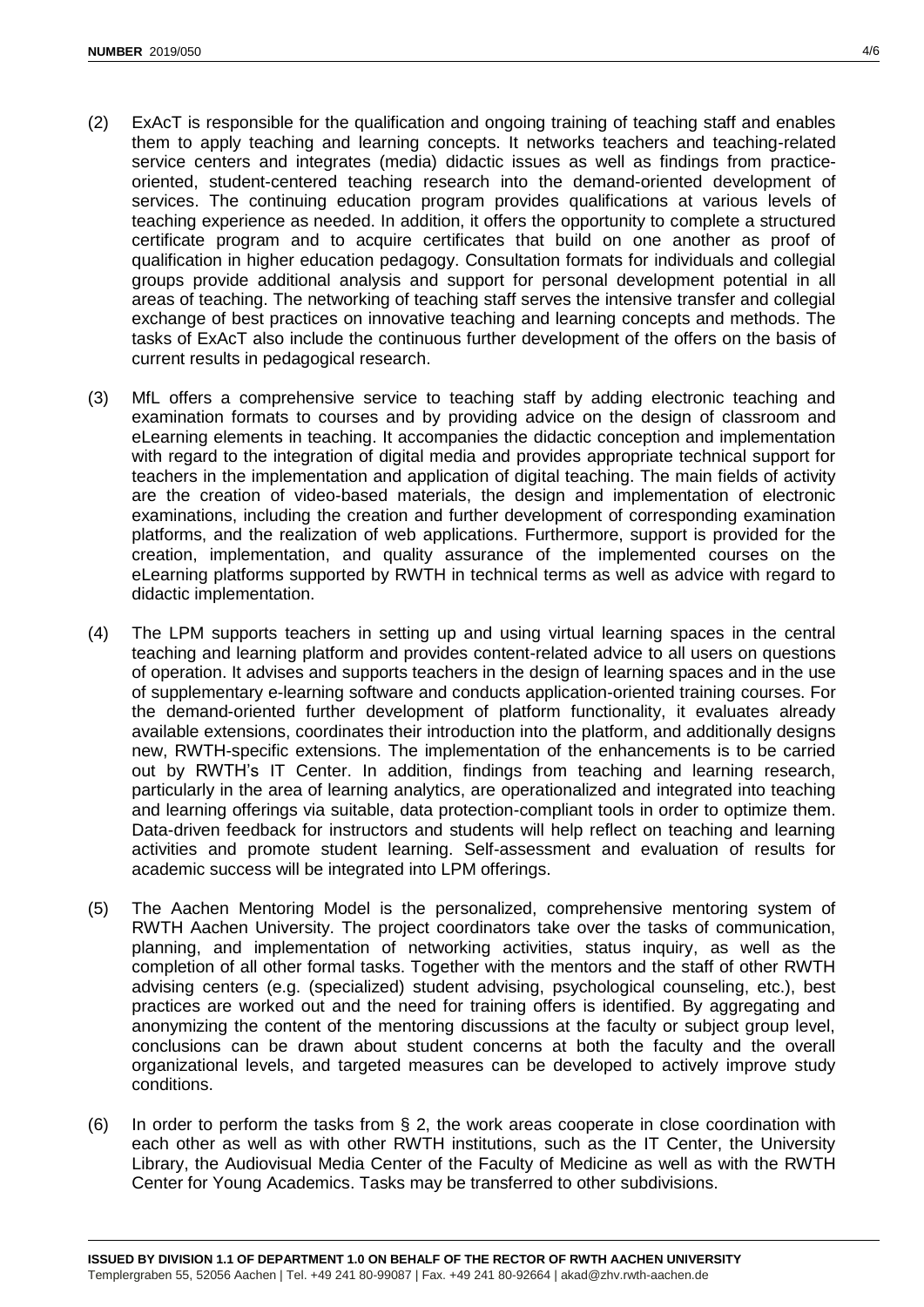- (7) The portfolio of the work areas is adjusted to the requirements of teaching by regular evaluations according to the University's evaluation regulations. How the tasks are fulfilled is determined by the organs of the CLS. The Rectorate decides on changes in tasks and
- (8) The Board of Directors decides on the formation of further work areas on the basis of professional need and depending on financial resources. The CLS solicits project funds on its own initiative. It provides basic services, which are determined by the CLS after consultation with the Advisory Board. The CLS Center may provide services beyond basic services where this is individually agreed upon. The services of the CLS are described in the service catalog, which is regularly updated and made available to the users. In the service catalog, statements are made in particular on the scope of services, on responsibilities and on questions of the type of service (basic services, additional services).

# **§ 4 Organs**

The organs of the CLS are the Board of Directors and the Advisory Board.

resources in consultation with the Executive Board and the Senate.

## **§ 5 Board of Directors**

- (1) The CLS is managed by a Board of Directors.
- (2) The Board of Directors consists of three persons from among the professors of RWTH, usually including the Rector's delegate for Blended Learning and Exploratory Teaching Space and the Vice-Rector for Teaching, who are appointed for two years by the Rectorate. The Board of Directors is obliged to provide information and to be accountable to the Advisory Board. The Board of Directors may carry out restructuring in agreement with the Advisory Board.
- (3) Management is the responsibility of a member of the Board of Directors, who is appointed by the Rectorate and is also the Chairperson of the Executive Board. The Managing Director is responsible for the fulfillment of the CLS Center's tasks. The day-to-day business is carried out by the heads of the individual work areas from § 3 in coordination with them. The Managing Director is responsible for the task-oriented use of the funds allocated by the Rectorate in coordination with the other board members. In addition, in accordance with § 29 (3) HG, they are responsible for the management and strategic orientation of the CLS in consultation with the Advisory Board.